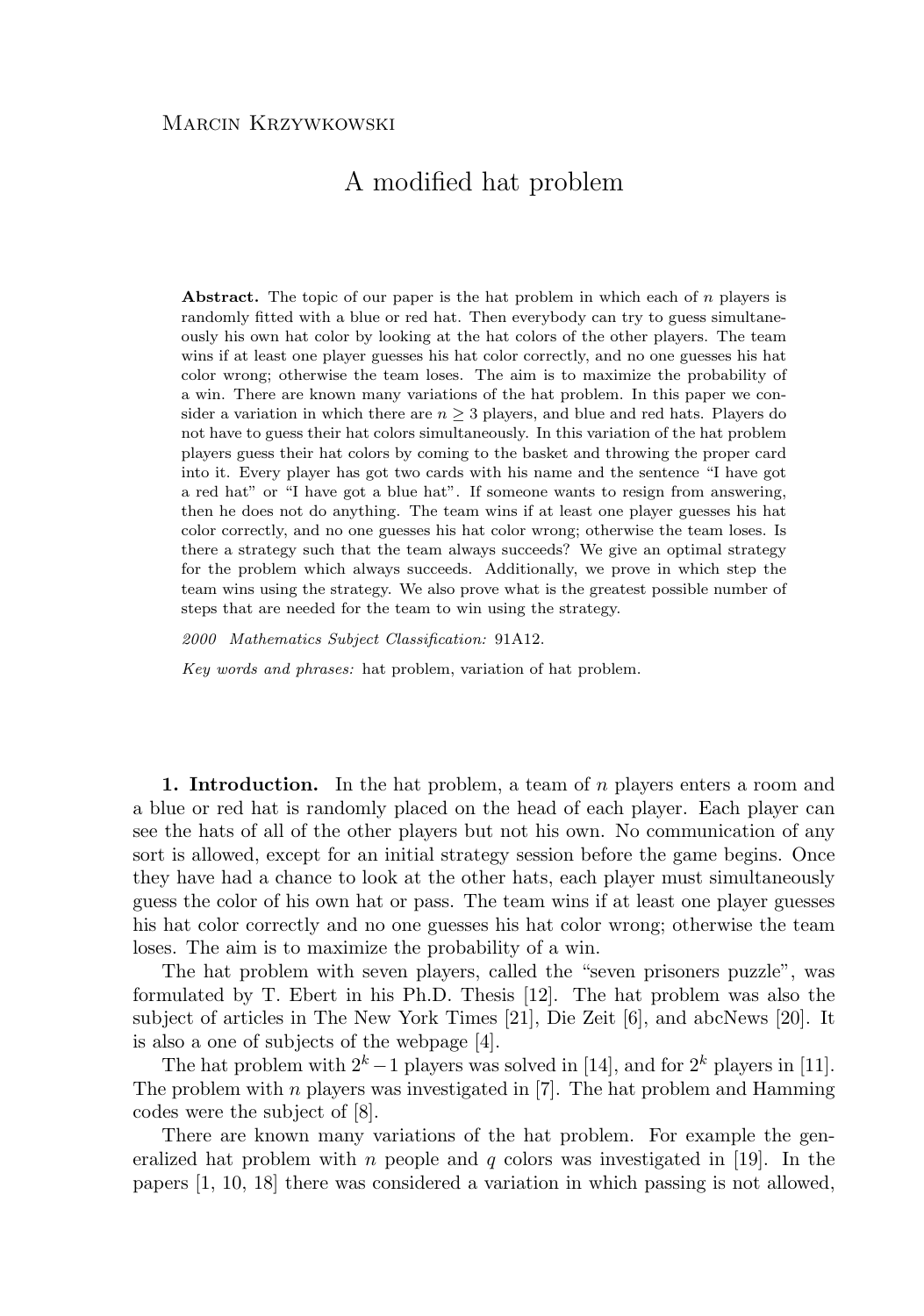thus everybody has to guess his hat color. The aim is to maximize the number of correct guesses. The authors of [16] investigated several variations of the hat problem in which the aim is to design a strategy guaranteeing desired number of correct guesses. In [17] there was considered a variation in which the probabilities of getting hats of each colors do not have to be equal. The authors of [2] investigated a problem similar to the hat problem. There are n players which have random bits on foreheads, and they have to vote on the parity of the n bits.

The hat problem and its variations have many applications and connections to different areas of science, for example: information technology [5], linear programming  $[16]$ , genetic programming  $[9]$ , economy  $[1, 18]$ , biology  $[17]$ , approximating Boolean functions [2], and autoreducibility of random sequences [3, 12–15].

In this paper we consider a variation in which there are  $n \geq 3$  players, and blue and red hats. Players do not have to guess their hat colors simultaneously. In this variation of the hat problem players guess their hat colors by coming to the basket and throwing the proper card into it. Every player has got two cards with his name and the sentence "I have got a red hat" or "I have got a blue hat". If someone wants to resign from answering, then he does not do anything. The team wins if at least one player guesses his hat color correctly, and no one guesses his hat color wrong; otherwise the team loses. Is there a strategy such that the team always succeeds? We give an optimal strategy for the problem which always succeeds. Additionally, we prove in which step the team wins using the strategy. We also prove what is the greatest possible number of steps that are needed for the team to win using the strategy.

**2. Modified hat problem.** Let us consider a modified hat problem which we define as follows. There are  $n \geq 3$  players and two colors (red and blue) in which players do not have to guess their hat colors simultaneously. Players guess their hat colors by coming to the basket and throwing the proper card into it. Every player has got two cards with his name and the sentence "I have got a red hat" or "I have got a blue hat". If someone wants to resign from answering, then he does not do anything. The team wins if at least one player guesses his hat color correctly, and no one guesses his hat color wrong; otherwise the team loses. Is there a strategy such that everybody wins?

We give an optimal strategy for the problem which always succeeds. Additionally, we prove in which step the team wins using the strategy. We also prove what is the greatest possible number of steps that are needed for the team to win using the strategy.

Let us consider the following strategy for the modified hat problem.

STRATEGY 1 Players proceed as follows.

**Step** 1 (one minute after the beginning)

Only these players who see the hats of one color only come to the basket. There are three possibilities:

• Only one player comes to the basket. Then he guesses he has a hat of the color differing from the one he sees.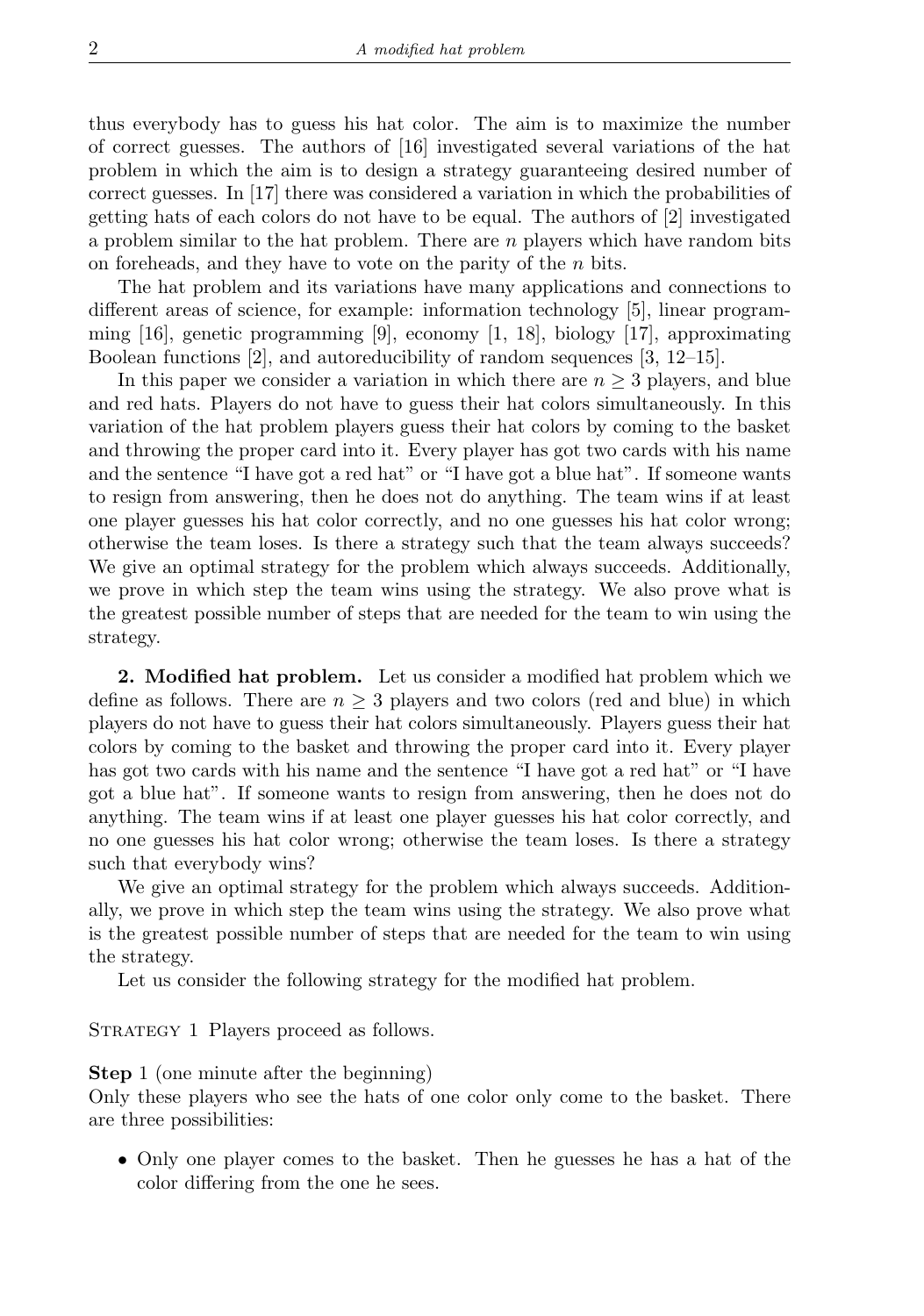- More than one player come to the basket. Then every one of them guesses he has a hat of the color which he sees.
- No player comes to the basket. Then we execute Step 2.

Let  $i$  be a positive integer.

**Step** 2*i* (2*i* minutes after the beginning)

Only these players who see exactly  $i$  blue hats come to the basket. There are two possibilities:

- At least one player comes to the basket. Then every one of them guesses he has a blue hat.
- No player comes to the basket. Then we execute Step  $2i + 1$ .

**Step**  $2i + 1$  ( $(2i + 1)$  minutes after the beginning)

Only these players who see exactly  $i$  red hats come to the basket. There are two possibilities:

- At least one player comes to the basket. Then every one of them guesses he has a red hat.
- No player comes to the basket. Then we execute Step  $2i + 2$ .

Now we prove that this strategy always succeeds.

THEOREM 2.1 *Strategy 1 always succeeds for the modified hat problem.* 

PROOF If all players have hats of the same color, then in Step 1 every player guesses his hat color correctly. Thus the team wins. If one player has a hat of some color, while the remaining  $n-1$  players have hats of another color, then in Step 1 only the player which has a hat of the unique color guesses its color, and the guess is correct. Therefore the team wins.

If there are  $n = 3$  players, then the team wins in Step 1, as there is no other possibility.

Now assume that there are  $n \geq 4$  players, and at least two of them have red hats and at least two of them have blue hats. Let i be a positive integer. Now we prove that if  $i$  is odd (even, respectively), then if in the executed Step  $i$  no player comes to the basket, then every player sees at least  $(i+1)/2$  red hats  $((i/2 + 1)$ blue hats, respectively). We prove that by induction. First, assume that  $i = 1$ . Since no player sees hats only of the one color (as no player comes to the basket in Step 1), every player sees at least one hat of each color. Now assume that  $i = 2$ . Since every player sees at least one blue hat (as no player has come to the basket in Step 1) and no player sees exactly one blue hat (as no player comes to the basket in Step 2), it follows that every player sees at least two blue hats. Let  $k$  be a positive integer. Assume that if no player comes to the basket in Step  $2k - 1$ , then every player sees at least k red hats, and if no player comes to the basket in Step  $2k$ , then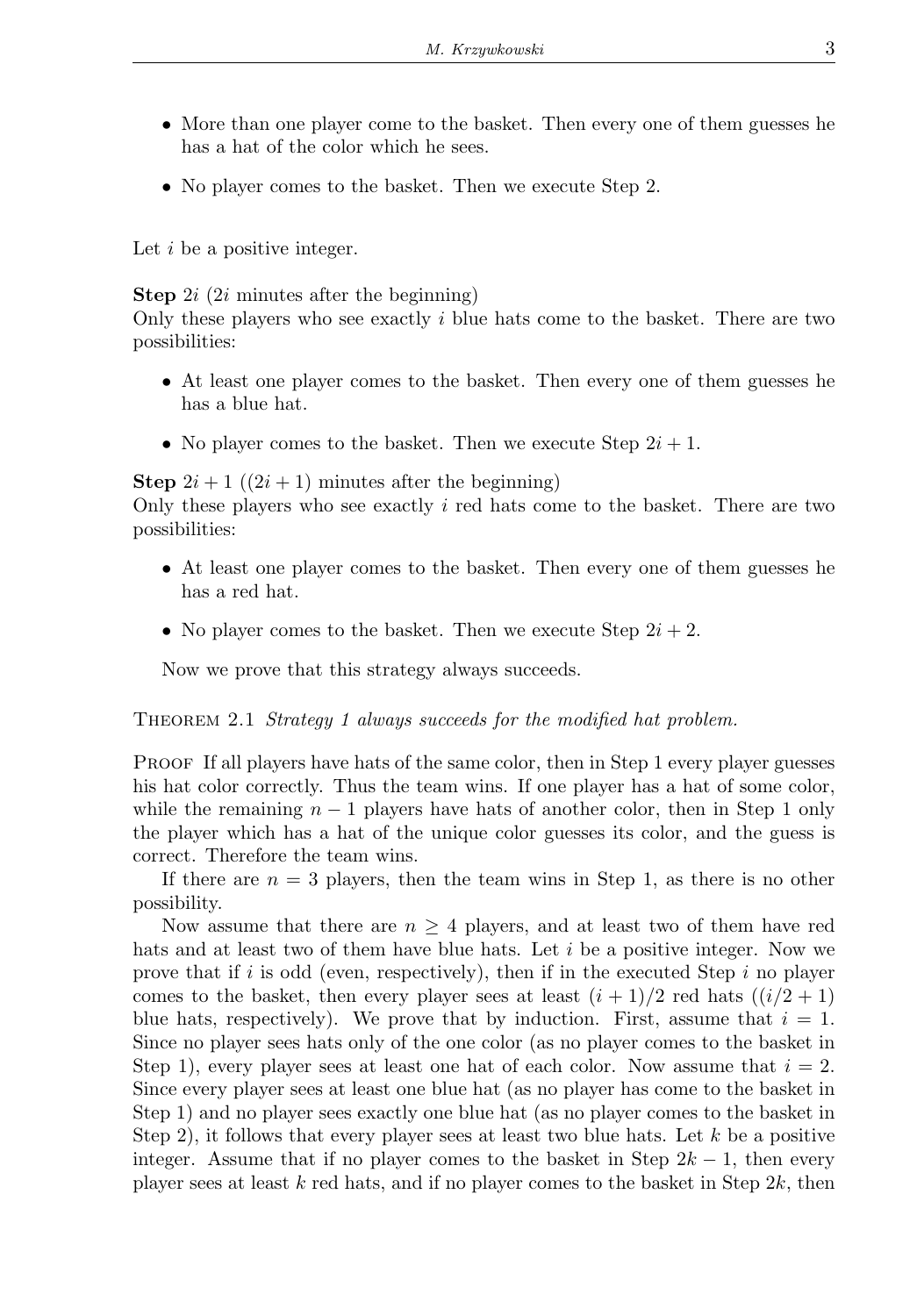every player sees at least  $k + 1$  blue hats. First, we prove that if in the executed Step  $2k + 1$  no player comes to the basket, then every player sees at least  $k + 1$ red hats. Since every player sees at least  $k$  red hats (as no player has come to the basket in Step  $2k - 1$ ) and no player sees exactly k red hats (as no player comes to the basket in Step  $2k + 1$ , it follows that every player sees at least  $k + 1$  red hats. Now, we prove that if in the executed Step  $2k + 2$  no player comes to the basket, then every player sees at least  $k + 2$  blue hats. Since every player sees at least  $k+1$  blue hats (as no player has come to the basket in Step 2k) and no player sees exactly  $k + 1$  blue hats (as no player comes to the basket in Step  $2k + 2$ ), it follows that every player sees at least  $k + 2$  blue hats.

Now we prove that if some player guesses his hat color in any Step  $i$ , then his guess is correct. First assume that  $i = 2$ . Since every player sees at least one blue hat (as no player has come to the basket in Step 1), there are at least two blue hats (as particularly the player who has a blue hat also sees at least one blue hat). Some player comes to the basket in Step 2, thus he sees exactly one blue hat. This implies that he has a blue hat, and therefore his guess that he has a blue hat is correct. Now assume that  $i \geq 4$  is an even integer, that is  $i = 2k + 2$ , where k is a positive integer. First, assume that some player comes to the basket in the executed Step  $2k+2$ . No player has come to the basket in Steps  $2k$  and  $2k+1$ , thus every player sees at least  $k+1$  blue hats and at least  $k+1$  red hats. Since every player who has a blue hat sees at least  $k+1$  blue hats, there are at least  $k+2$  blue hats. The person who comes to the basket in Step  $2k + 2$  sees exactly  $k + 1$  blue hats. This implies that he has a blue hat, and therefore his guess that he has a blue hat is correct. Now, assume that some player comes to the basket in the executed Step  $2k + 1$ . Since every player sees at least k red hats (as no player has come to the basket in Step  $2k-1$ , there are at least  $k+1$  red hats. The person who comes to the basket in Step  $2k+1$  sees exactly k red hats. This implies that he has a red hat, and therefore his guess that he has a red hat is correct.

Let us consider the numbers of red and blue hats on the heads of players. If there are less red hats than blue hats, then let  $x$  mean the number of red hats. Otherwise let it mean the number of blue hats.

Now we prove in which step the team wins using Strategy 1.

FACT 2.2 If there are less than two blue hats or less than two red hats, then Strat*egy 1 succeeds in Step* 1*. Otherwise, for* x *defined above, Strategy 1 succeeds in Step*  $2x - 1$  *if there are more blue hats than red hats, and otherwise in Step*  $2x - 2$ *.* 

PROOF If there are less than two blue hats or less than two red hats, then from the proof of Theorem 2.1 we know that the team wins in Step 1. Now assume that there are at least two hats of each color. First, let us assume that there are more blue hats than red hats. Thus there are exactly x red hats and more than x blue hats. From the proof of Theorem 2.1 we know that some player having a red (blue, respectively) hat would guess his hat color correctly in Step  $2x - 1$  (2x or further, respectively). This implies that the team wins in Step  $2x - 1$ . Now, assume that the number of blue hats is smaller than or equal to the number of red hats. Thus there are exactly x blue hats and at least x red hats. From the proof of Theorem 2.1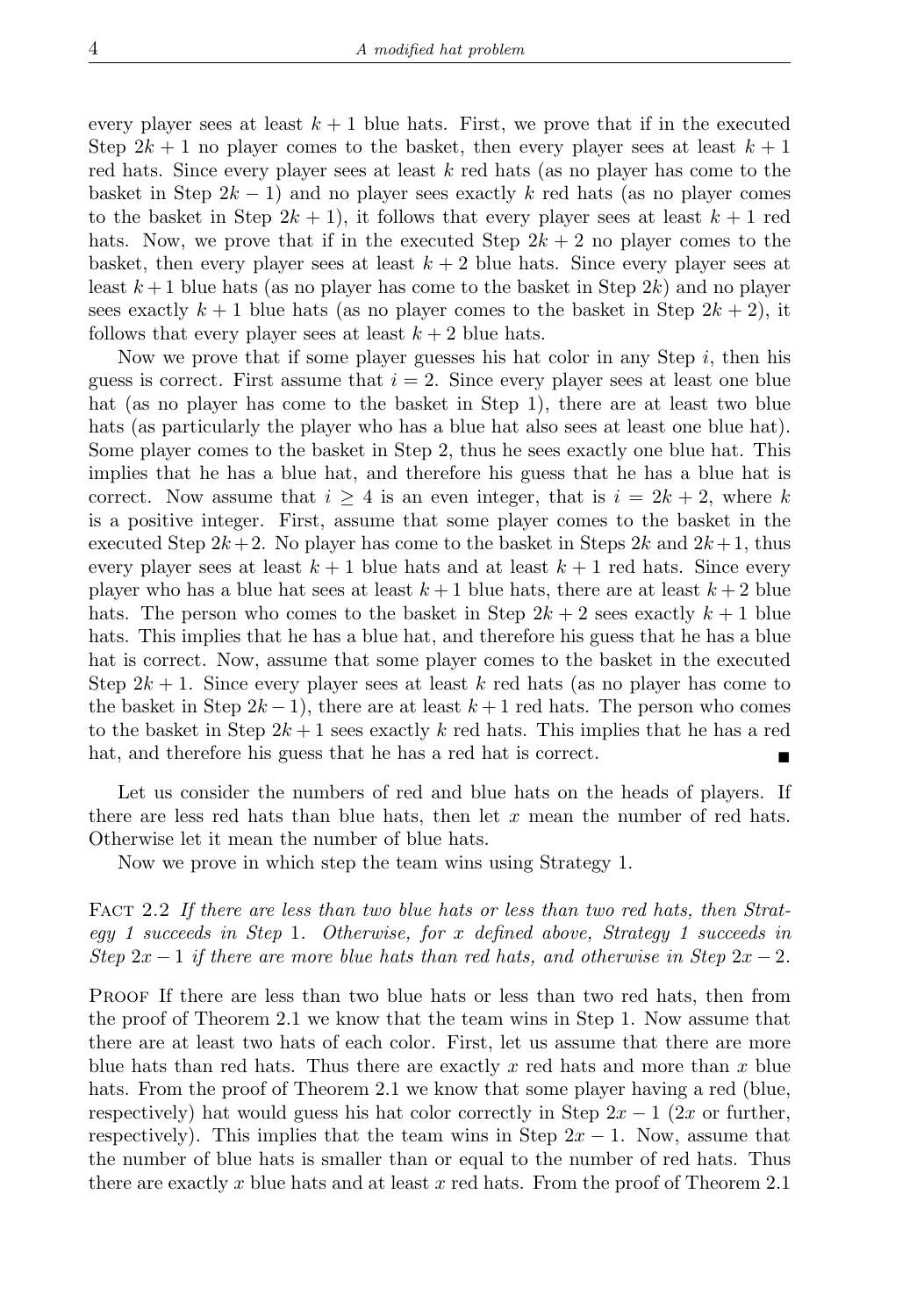we know that some player having a blue (red, respectively) hat would guess his hat color correctly in Step  $2x - 2(2x - 1)$  or further, respectively). This implies that the team wins in Step  $2x - 2$ .

Now we prove what is the greatest possible number of steps that are needed for the team to win using Strategy 1.

Corollary 2.3 *The greatest possible number of step in which the team wins using Strategy* 1 is  $n-2$ .

**PROOF** Let n mean the number of players. From Fact 2.2 we know that if there are less than two blue hats or less than two red hats, then the team wins in Step 1. Since  $n \geq 3$ , we have  $n-2 \geq 1$ . Now assume that there are at least two blue hats and at least two red hats. If there are more blue hats than red hats, then obviously  $x < n/2$ , that is,  $x \le (n-1)/2$ . By Fact 2.2, the team wins in Step  $2x - 1$ . We have  $2x - 1 \leq n - 1 - 1 = n - 2$ . Now assume that the number of blue hats is smaller than or equal to the number of red hats. Obviously,  $x \leq n/2$ . By Fact 2.2, the team wins in Step  $2x - 2$ . We have  $2x - 2 \le n - 2$ .

## **REFERENCES**

- [1] G. Aggarwal, A. Fiat, A. Goldberg, J. Hartline, N. Immorlica, and M. Sudan, *Derandomization of auctions,* Proceedings of the 37th Annual ACM Symposium on Theory of Computing, 619–625, ACM, New York, 2005.
- [2] J. Aspnes, R. Beigel, M. Furst, and S. Rudich, *The expressive power of voting polynomials,* Combinatorica **14** (1994), 135–148.
- [3] R. Beigel, L. Fortnow, and F. Stephan, *Infinitely-often autoreducible sets,* SIAM Journal on Computing **36** (2006), 595–608.
- [4] *Berkeley Riddles,* www.ocf.berkeley.edu/~wwu/riddles/hard.shtml.
- [5] M. Bernstein, *The hat problem and Hamming codes,* MAA Focus, November, 2001, 4–6.
- [6] W. Blum, *Denksport für Hutträger*, Die Zeit, May 3, 2001.
- [7] M. Breit, D. Deshommes, and A. Falden, *Hats required: perfect and imperfect strategies for the hat problem,* manuscript.
- [8] E. Brown, K. Mellinger, *Kirkman's schoolgirls wearing hats and walking through fields of numbers,* Mathematics Magazine **82** (2009), 3–15.
- [9] E. Burke, S. Gustafson, and G. Kendall, *A Puzzle to challenge genetic programming,* Genetic Programming, 136–147, Lecture Notes in Computer Science, Springer, 2002.
- [10] S. Butler, M. Hajianghayi, R. Kleinberg, and T. Leighton, *Hat guessing games,* SIAM Journal on Discrete Mathematics **22** (2008), 592–605.
- [11] G. Cohen, I. Honkala, S. Litsyn, and A. Lobstein, *Covering Codes,* North Holland, 1997.
- [12] T. Ebert, *Applications of recursive operators to randomness and complexity,* Ph.D. Thesis, University of California at Santa Barbara, 1998.